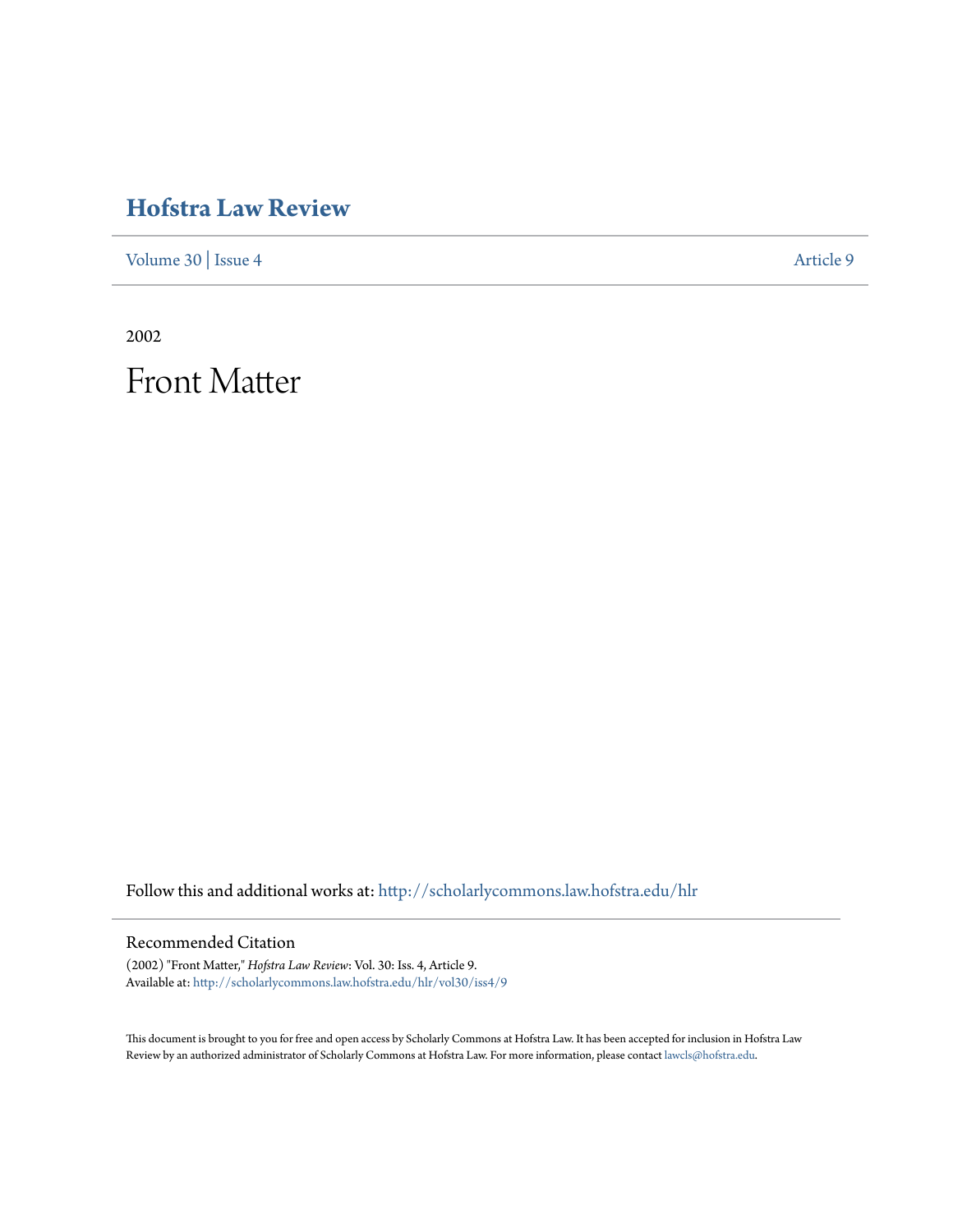# HOFSTRA JAW REVIEW

**Volume 30, No. 4** Summer 2002

#### **CONTENTS**

#### ARTICLES

| NAME ROBBERS: PRIVACY, BLACKMAIL, AND<br>ASSORTED MATTERS IN LEGAL     |  |
|------------------------------------------------------------------------|--|
|                                                                        |  |
| AN EXTENDED PRESENCE, INTERSTATE STYLE:<br>FIRST NOTES ON A THEME FROM |  |
| SAENZ Bernard E. Jacob 1133                                            |  |
| COMPENSATION FOR VICTORS OF TERROR!                                    |  |

| COMPENSATION FOR VICTIMS OF TERROR: |  |
|-------------------------------------|--|
| A SPECIALIZED JURISPRUDENCE OF      |  |
| INJURY  Marshall S. Shapo 1245      |  |

#### BOOK REVIEW

THE TWILIGHT OF ORGANIZATIONAL FORM FOR CHARITY: MUSINGS ON NORMAN SILBER, A CORPORATE FORM *OF FREEDOM: TiE EMERGENCE OF THE MODERN NoNPRoFrr SECTOR ............... Evelyn Brody* **<sup>1261</sup>**